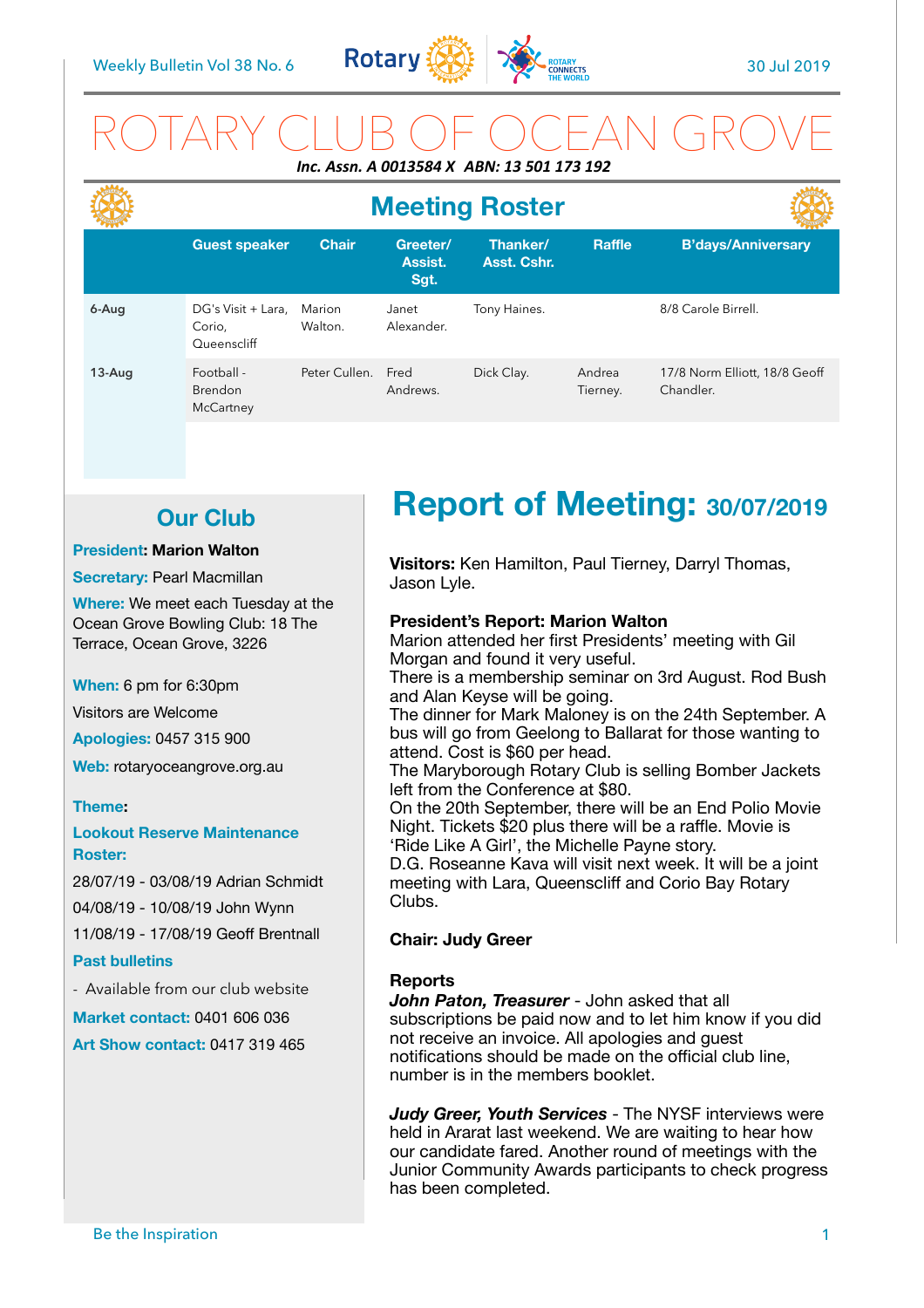## Members: Coming Events:

Membership and Public Image Seminar Geelong. Aug 03, 2019 9:30am - 3:00pm

## Saying of the week …..

Kindness is a language the blind can see and the deaf can hear.

## Humour ……

As I suspected, someone has been adding soil to my garden. The plot thickens.

## Links ……

[Rotary International:](https://www.rotary.org) [www.rotary.org](http://www.rotary.org) 

[Rotary District 9780:](http://rotary9780.org) [www.rotary9780.org](http://www.rotary9780.org)  [Footy Tipping](http://www.footytips.com.au) [www.footytips.com.au](http://www.footytips.com.au)

### Please remember:

- 
- APOLOGIES ARE NECESSARY! IF YOU ARE UNABLE TO ATTEND A MEETING. THOSE WHO DO NOT CONFORM WILL BE SENT A BILL, AS THE CLUB HAS TO PAY IF NO APOLOGY IS REGISTERED.
- Members are reminded if you have any used stamps, could you please pass them on to Martin Geerings.

*John Calnin, Art Show -* all progressing according to schedule. Jim Delaney will do bar and Meredith O'Niell will do food for the opening night. Both will get their service certificates.

*Peter Culllen, GDFL Gates* - Rod Greer has organised the process and a sign up sheet is being circulated. The dates are 24th, 25th and 31st August, 7th and 15th September. The Grand Final is on the 15th, which is a Sunday. Peter has asked for an increase in payment to \$4,500 so this is an important fundraiser for our Club.

*Alex McGee, Footy Tipping* - Rod Greer won this week and had 9 winners. Judy Greer also had 9 winners, so both win a bottle of wine. Geoff Chandler and Graeme Chamberlain are still joint leaders, with Geoff Ford and Bill Walton close enough to also possibly win. Heather Willson is still last, so could also win a bottle of wine.

#### **Guest Speaker: Darryl Thomas, Geelong Cemeteries Trust.**

Darryl is the CEO of the Trust and has been with the Trust 35 years. Jason Lyle is Client Services Manager and has been with the Trust for 15 years. The Head Office is at Eastern Geelong Cemetery on the Bellarine Highway. They operate 20 Cemeteries over the broad geographical area of Geelong, the Bellarine, Borough of Queenscliff, Shires of Colac-Otway, Surf Coast and Gisborne. They were approached by Gisborne and asked to run their cemeteries.

Geelong Cemeteries Trust is a Grade A Trust. It consists of nine members Chaired by Lynden Smith. The members are appointed by the Minister of Health and have been paid since 2010. Positions are advertised and there is an application process involving an interview, similar to other Government Boards. There is a Community Advisory Committee, originally there was one for each region but they are now combined with 19 members. The staff comprises three Senior Managers, an Executive Assistant, three Middle Managers, seven Administrative Staff and twenty-two Outdoor Staff. In 2018/19 there were 820 interments, 1,782 cremations (66%), and 9 entombments, a total of 2,698 burials. Darryl believes all graves should have a memorial for the remaining family. All burials are in perpetuity, and cremations are for 25 years with an option for perpetuity. There is a flexible payment system requiring a deposit for pre-funeral-planners.

The Trust manages all 20 cemeteries and does all the work themselves, except at Gisborne which is done by contractors. They have a name search function on their website to locate graves. The Eastern Cemetery is 180 years old, and some records have been lost but most are available. They have a Customer Service Van which visits the various regions to see clients. They have 'History Alive' Themed History Tours and self-guided tours with